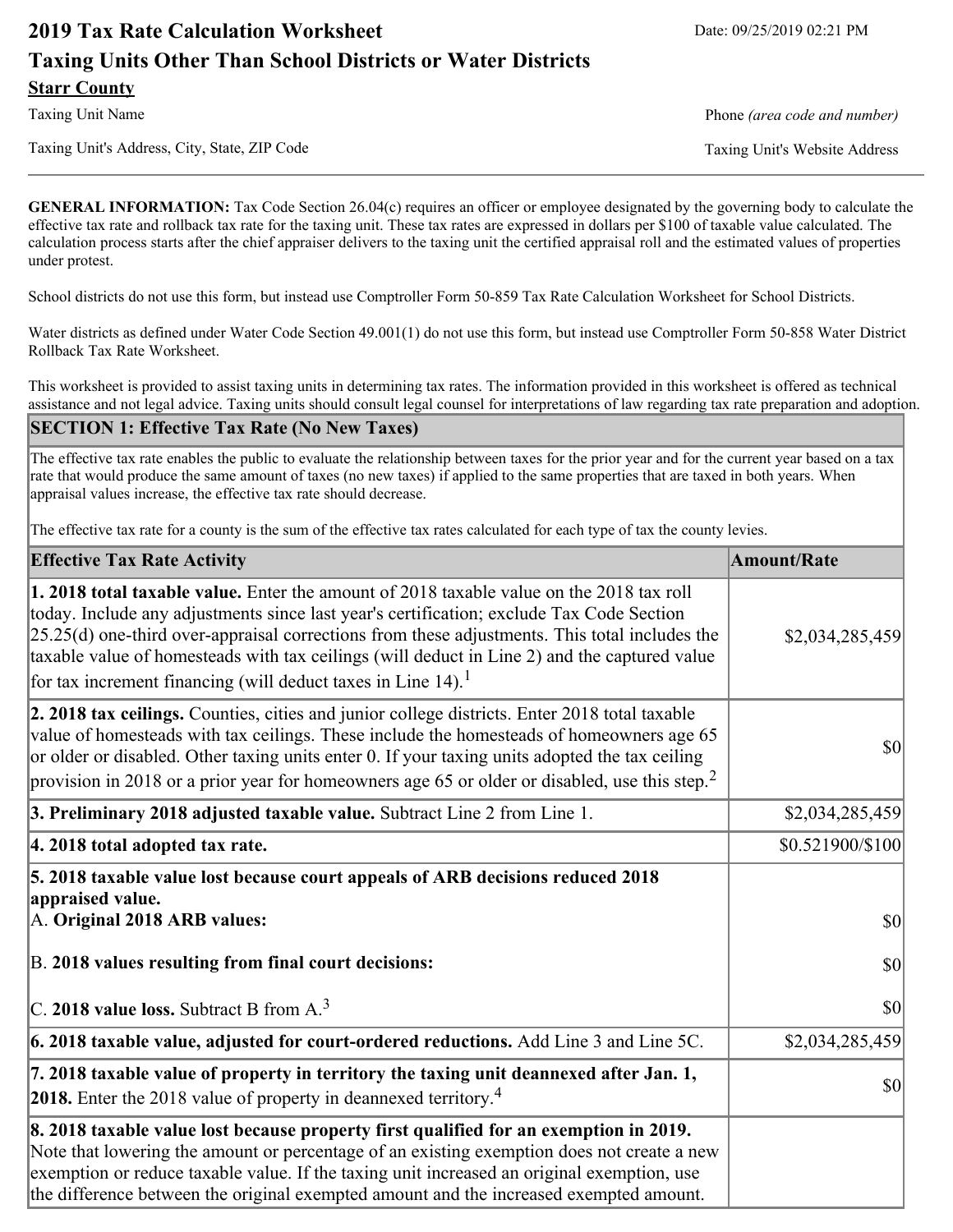| Do not include value lost due to freeport or goods-in-transit exemptions.                                                                                                                                                                                                                                                                                                                                              |                 |
|------------------------------------------------------------------------------------------------------------------------------------------------------------------------------------------------------------------------------------------------------------------------------------------------------------------------------------------------------------------------------------------------------------------------|-----------------|
| A. Absolute exemptions. Use 2018 market value:                                                                                                                                                                                                                                                                                                                                                                         | \$1,134,253     |
| B. Partial exemptions. 2019 exemption amount or 2019 percentage exemption times 2018<br>value:                                                                                                                                                                                                                                                                                                                         | \$2,690,440     |
| C. Value loss. Add A and $B^5$ .                                                                                                                                                                                                                                                                                                                                                                                       | \$3,824,693     |
| 9. 2018 taxable value lost because property first qualified for agricultural appraisal (1-<br>d or 1-d-1), timber appraisal, recreational/scenic appraisal or public access airport<br>special appraisal in 2019. Use only properties that qualified in 2019 for the first time; do<br>not use properties that qualified in 2018.                                                                                      |                 |
| A. 2018 market value:                                                                                                                                                                                                                                                                                                                                                                                                  | \$5,992,887     |
| B. 2019 productivity or special appraised value:                                                                                                                                                                                                                                                                                                                                                                       | \$355,300       |
| C. Value loss. Subtract B from $A6$                                                                                                                                                                                                                                                                                                                                                                                    | \$5,637,587     |
| 10. Total adjustments for lost value. Add lines 7, 8C and 9C.                                                                                                                                                                                                                                                                                                                                                          | \$9,462,280     |
| 11. 2018 adjusted taxable value. Subtract Line 10 from Line 6.                                                                                                                                                                                                                                                                                                                                                         | \$2,024,823,179 |
| 12. Adjusted 2018 taxes. Multiply Line 4 by Line 11 and divide by \$100.                                                                                                                                                                                                                                                                                                                                               | \$10,567,552    |
| 13. Taxes refunded for years preceding tax year 2018. Enter the amount of taxes refunded<br>by the taxing unit for tax years preceding tax year 2018. Types of refunds include court<br>decisions, Tax Code Section 25.25(b) and (c) corrections and Tax Code Section 31.11<br>payment errors. Do not include refunds for tax year 2018. This line applies only to tax years<br>preceding tax year $2018$ <sup>7</sup> | \$254,678       |
| 14. Taxes in tax increment financing (TIF) for tax year 2018. Enter the amount of taxes<br>paid into the tax increment fund for a reinvestment zone as agreed by the taxing unit. If the<br>taxing unit has no 2019 captured appraised value in Line 16D, enter $08$                                                                                                                                                   | $ 10\rangle$    |
| 15. Adjusted 2018 taxes with refunds and TIF adjustment. Add Lines 12 and 13, subtract<br>Line $14.9$                                                                                                                                                                                                                                                                                                                  | \$10,822,230    |
| 16. Total 2019 taxable value on the 2019 certified appraisal roll today. This value<br>includes only certified values and includes the total taxable value of homesteads with tax<br>ceilings (will deduct in Line 18). These homesteads include homeowners age 65 or older or<br>disabled. <sup>10</sup>                                                                                                              |                 |
| A. Certified values:                                                                                                                                                                                                                                                                                                                                                                                                   | \$2,107,309,222 |
| B. Counties: Include railroad rolling stock values certified by the Comptroller's office:                                                                                                                                                                                                                                                                                                                              | \$0             |
| C. Pollution control and energy storage system exemption: Deduct the value of property<br>exempted for the current tax year for the first time as pollution control or energy storage<br>system property:                                                                                                                                                                                                              | $ 10\rangle$    |
| D. Tax increment financing: Deduct the 2019 captured appraised value of property taxable<br>by a taxing unit in a tax increment financing zone for which the 2019 taxes will be deposited<br>into the tax increment fund. Do not include any new property value that will be included in<br>Line 21 below. $11$                                                                                                        | $ 10\rangle$    |
| <b>E. Total 2019 value.</b> Add A and B, then subtract C and D.                                                                                                                                                                                                                                                                                                                                                        | \$2,107,309,222 |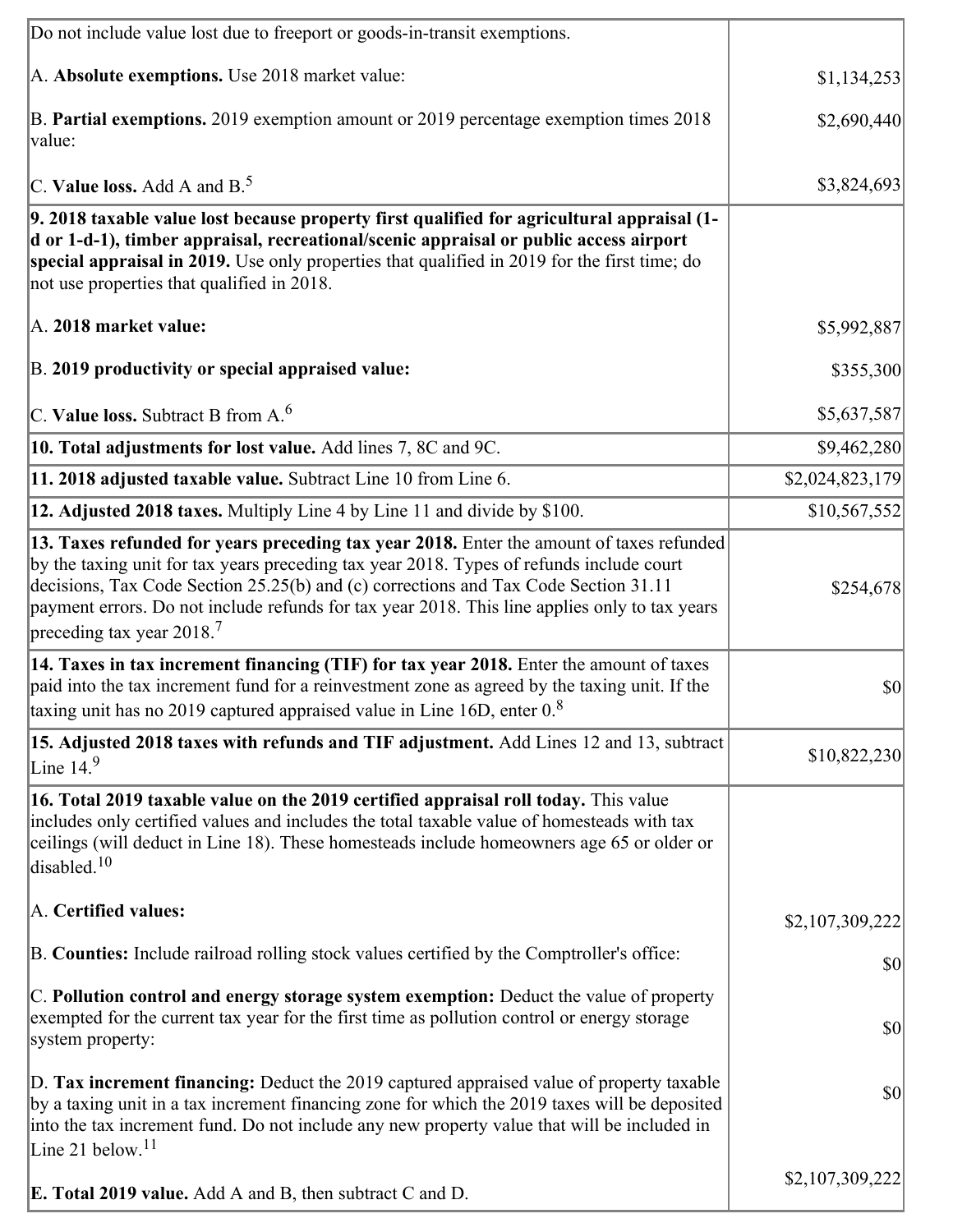| $ 17$ . Total value of properties under protest or not included on certified appraisal roll. <sup>12</sup>                                                                                                                                                                                                                                                                                                                                                                                                                                                                                                                                                                                                               |                   |
|--------------------------------------------------------------------------------------------------------------------------------------------------------------------------------------------------------------------------------------------------------------------------------------------------------------------------------------------------------------------------------------------------------------------------------------------------------------------------------------------------------------------------------------------------------------------------------------------------------------------------------------------------------------------------------------------------------------------------|-------------------|
| A. 2019 taxable value of properties under protest. The chief appraiser certifies a list of<br>properties still under ARB protest. The list shows the appraisal district's value and the<br>taxpayer's claimed value, if any, or an estimate of the value if the taxpayer wins. For each of<br>the properties under protest, use the lowest of these values. Enter the total value. <sup>13</sup>                                                                                                                                                                                                                                                                                                                         | $ 10\rangle$      |
| B. 2019 value of properties not under protest or included on certified appraisal roll.<br>The chief appraiser gives taxing units a list of those taxable properties that the chief<br>appraiser knows about, but are not included in the appraisal roll certification. These<br>properties also are not on the list of properties that are still under protest. On this list of<br>properties, the chief appraiser includes the market value, appraised value and exemptions for<br>the preceding year and a reasonable estimate of the market value, appraised value and<br>exemptions for the current year. Use the lower market, appraised or taxable value (as<br>appropriate). Enter the total value. <sup>14</sup> | $ 10\rangle$      |
| C. Total value under protest or not certified: Add A and B.                                                                                                                                                                                                                                                                                                                                                                                                                                                                                                                                                                                                                                                              | $ 10\rangle$      |
| 18. 2019 tax ceilings. Counties, cities and junior colleges enter 2019 total taxable value of<br>homesteads with tax ceilings. These include the homesteads of homeowners age 65 or older<br>or disabled. Other taxing units enter 0. If your taxing units adopted the tax ceiling provision<br>in 2018 or a prior year for homeowners age 65 or older or disabled, use this step. <sup>15</sup>                                                                                                                                                                                                                                                                                                                         | $ 10\rangle$      |
| 19. 2019 total taxable value. Add Lines 16E and 17C. Subtract Line 18.                                                                                                                                                                                                                                                                                                                                                                                                                                                                                                                                                                                                                                                   | \$2,107,309,222   |
| 20. Total 2019 taxable value of properties in territory annexed after Jan. 1, 2018.<br>Include both real and personal property. Enter the 2019 value of property in territory<br>annexed. <sup>16</sup>                                                                                                                                                                                                                                                                                                                                                                                                                                                                                                                  | $ 10\rangle$      |
| 21. Total 2019 taxable value of new improvements and new personal property located<br>in new improvements. New means the item was not on the appraisal roll in 2018. An<br>improvement is a building, structure, fixture or fence erected on or affixed to land. New<br>additions to existing improvements may be included if the appraised value can be<br>determined. New personal property in a new improvement must have been brought into the<br>taxing unit after Jan. 1, 2018, and be located in a new improvement. New improvements do<br>include property on which a tax abatement agreement has expired for $2019$ . <sup>17</sup>                                                                             | \$20,978,677      |
| 22. Total adjustments to the 2019 taxable value. Add Lines 20 and 21.                                                                                                                                                                                                                                                                                                                                                                                                                                                                                                                                                                                                                                                    | \$20,978,677      |
| 23. 2019 adjusted taxable value. Subtract Line 22 from Line 19.                                                                                                                                                                                                                                                                                                                                                                                                                                                                                                                                                                                                                                                          | \$2,086,330,545   |
| 24. 2019 effective tax rate. Divide Line 15 by Line 23 and multiply by $$100$ . <sup>18</sup>                                                                                                                                                                                                                                                                                                                                                                                                                                                                                                                                                                                                                            | \$0.518720/\$100  |
| 25. COUNTIES ONLY. Add together the effective tax rates for each type of tax the county<br>levies. The total is the 2019 county effective tax rate. <sup>19</sup>                                                                                                                                                                                                                                                                                                                                                                                                                                                                                                                                                        | $$0.763186/\$100$ |

- 
- <sup>1</sup>Tex. Tax Code Section 26.012(14) <sup>9</sup>Tex. Tax Code Section 26.012(13) <sup>9</sup>Tex. Tax Code Section 26.012
	-
	-
- ${}^{3}$ Tex. Tax Code Section 26.012(13)<br> ${}^{4}$ Tex. Tax Code Section 26.012(15)
- 
- <sup>2</sup>Tex. Tax Code Section 26.012(14) <sup>10</sup>Tex. Tax Code Section 26.012<br><sup>3</sup>Tex. Tax Code Section 26.03(c) <sup>11</sup>Tex. Tax Code Section 26.03(c)
	-
	- <sup>12</sup>Tex. Tax Code Section 26.01(c) and (d) <sup>13</sup>Tex. Tax Code Section 26.01(c)
- <sup>5</sup>Tex. Tax Code Section 26.012(15) <sup>13</sup>Tex. Tax Code Section 26.01(c)<br><sup>6</sup>Tex. Tax Code Section 26.012(15) <sup>14</sup>Tex. Tax Code Section 26.01(d)
	-
- <sup>6</sup>Tex. Tax Code Section 26.012(15) <sup>14</sup>Tex. Tax Code Section 26.01(d)<br><sup>7</sup>Tex. Tax Code Section 26.012(13) <sup>15</sup>Tex. Tax Code Section 26.012(6)
- $7$ Tex. Tax Code Section 26.012(13)<br><sup>8</sup>Tex. Tax Code Section 26.03(c)
- $16$ Tex. Tax Code Section 26.012(17)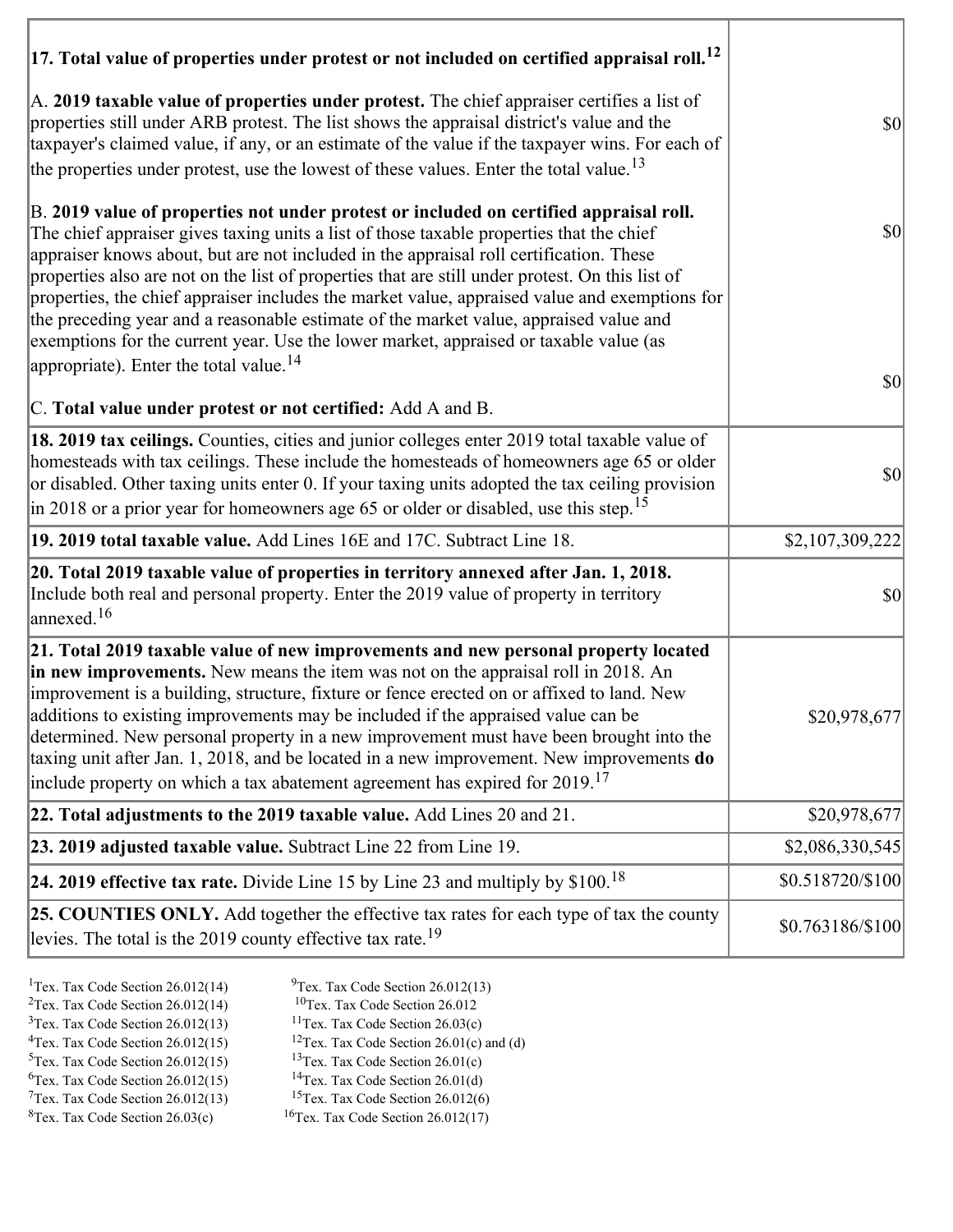# **SECTION 2: Rollback Tax Rate**

The rollback tax rate is split into two separate rates:

- 1. **Maintenance and Operations (M&O):** The M&O portion is the tax rate that is needed to raise the same amount of taxes that the taxing unit levied in the prior year plus eight percent. This rate accounts for such things as salaries, utilities and day-to-day operations.
- 2. **Debt:** The debt tax rate includes the debt service necessary to pay the taxing unit's debt payments in the coming year. This rate accounts for principal and interest on bonds and other debt secured by property tax revenue.

The rollback tax rate for a county is the sum of the rollback tax rates calculated for each type of tax the county levies. In most cases the rollback tax rate exceeds the effective tax rate, but occasionally decreases in a taxing unit's debt service will cause the effective tax rate to be higher than the rollback tax rate.

| <b>Rollback Tax Rate Activity</b>                                                                                                                                                                                                                                                                                                                                                                                                                                                                                                                                                                                                                                       | <b>Amount/Rate</b> |
|-------------------------------------------------------------------------------------------------------------------------------------------------------------------------------------------------------------------------------------------------------------------------------------------------------------------------------------------------------------------------------------------------------------------------------------------------------------------------------------------------------------------------------------------------------------------------------------------------------------------------------------------------------------------------|--------------------|
| 26. 2018 maintenance and operations (M&O) tax rate.                                                                                                                                                                                                                                                                                                                                                                                                                                                                                                                                                                                                                     | \$0.521900/\$100   |
| 27. 2018 adjusted taxable value. Enter the amount from Line 11.                                                                                                                                                                                                                                                                                                                                                                                                                                                                                                                                                                                                         | \$2,024,823,179    |
| 28. 2018 M&O taxes.                                                                                                                                                                                                                                                                                                                                                                                                                                                                                                                                                                                                                                                     |                    |
| A. Multiply Line 26 by Line 27 and divide by $$100$ .                                                                                                                                                                                                                                                                                                                                                                                                                                                                                                                                                                                                                   | \$10,567,552       |
| B. Cities, counties and hospital districts with additional sales tax: Amount of additional<br>sales tax collected and spent on M&O expenses in 2018. Enter amount from full year's sales<br>tax revenue spent for M&O in 2018 fiscal year, if any. Other taxing units enter 0. Counties<br>exclude any amount that was spent for economic development grants from the amount of<br>sales tax spent.                                                                                                                                                                                                                                                                     | $ 10\rangle$       |
| C. Counties: Enter the amount for the state criminal justice mandate. If second or later year,<br>the amount is for increased cost above last year's amount. Other taxing units enter 0.                                                                                                                                                                                                                                                                                                                                                                                                                                                                                | $ 10\rangle$       |
| D. Transferring function: If discontinuing all of a department, function or activity and<br>transferring it to another taxing unit by written contract, enter the amount spent by the taxing<br>unit discontinuing the function in the 12 months preceding the month of this calculation. If<br>the taxing unit did not operate this function for this 12-month period, use the amount spent<br>in the last full fiscal year in which the taxing unit operated the function. The taxing unit<br>discontinuing the function will subtract this amount in H below. The taxing unit receiving<br>the function will add this amount in H below. Other taxing units enter 0. | $ 10\rangle$       |
| E. Taxes refunded for years preceding tax year 2018: Enter the amount of M&O taxes<br>refunded in the preceding year for taxes before that year. Types of refunds include court<br>decisions, Tax Code Section 25.25(b) and (c) corrections and Section 31.11 payment errors.<br>Do not include refunds for tax year 2018. This line applies only to tax years preceding tax<br> year 2018.                                                                                                                                                                                                                                                                             | \$254,678          |
| F. Enhanced indigent health care expenditures: Enter the increased amount for the<br>current year's enhanced indigent health care expenditures above the preceding tax year's<br>enhanced indigent health care expenditures, less any state assistance.                                                                                                                                                                                                                                                                                                                                                                                                                 | $ 10\rangle$       |
| G. Taxes in TIF: Enter the amount of taxes paid into the tax increment fund for a<br>reinvestment zone as agreed by the taxing unit. If the taxing unit has no 2019 captured<br>appraised value in Line 16D, enter 0.                                                                                                                                                                                                                                                                                                                                                                                                                                                   | $ 10\rangle$       |
| H. Adjusted M&O Taxes. Add A, B, C, E and F. For taxing unit with D, subtract if<br>discontinuing function and add if receiving function. Subtract G.                                                                                                                                                                                                                                                                                                                                                                                                                                                                                                                   | \$10,822,230       |
| 29. 2019 adjusted taxable value. Enter Line 23 from the Effective Tax Rate Worksheet.                                                                                                                                                                                                                                                                                                                                                                                                                                                                                                                                                                                   | \$2,086,330,545    |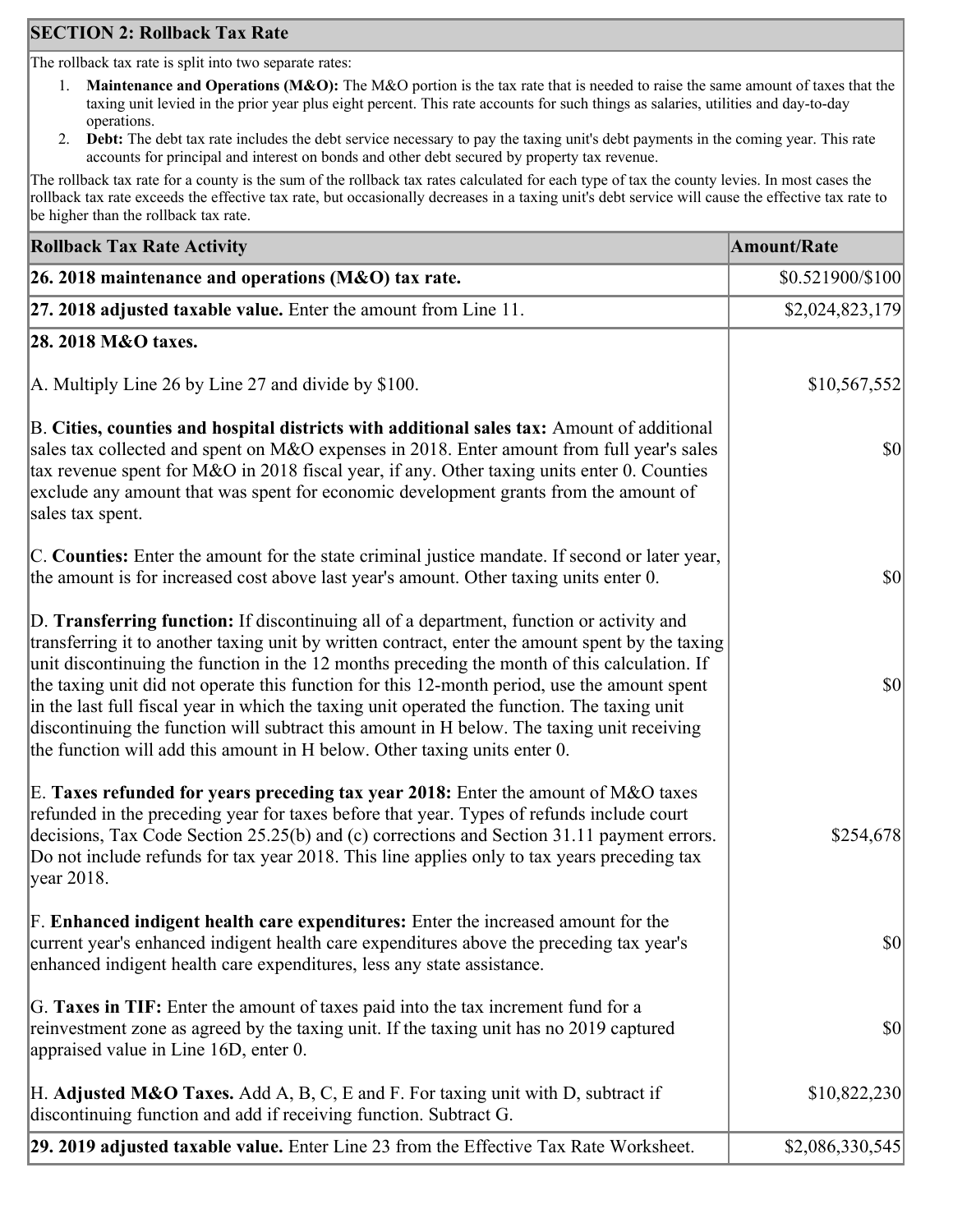| 30. 2019 effective maintenance and operations rate. Divide Line 28H by Line 29 and<br>multiply by \$100.                                                                                                                                                                                                                                                                                      | \$0.518720/\$100  |
|-----------------------------------------------------------------------------------------------------------------------------------------------------------------------------------------------------------------------------------------------------------------------------------------------------------------------------------------------------------------------------------------------|-------------------|
| $31.2019$ rollback maintenance and operation rate. Multiply Line 30 by 1.08.                                                                                                                                                                                                                                                                                                                  | \$0.560217/\$100  |
| 32. Total 2019 debt to be paid with property taxes and additional sales tax revenue.<br>Debt means the interest and principal that will be paid on debts that:<br>$(1)$ are paid by property taxes,<br>$(2)$ are secured by property taxes,<br>$(3)$ are scheduled for payment over a period longer than one year and<br>$(4)$ are not classified in the taxing unit's budget as M&O expenses |                   |
| A. Debt also includes contractual payments to other taxing units that have incurred debts on<br>behalf of this taxing unit, if those debts meet the four conditions above. Include only<br>amounts that will be paid from property tax revenue. Do not include appraisal district budget<br>payments. Enter debt amount.                                                                      | \$664,879         |
| B. Subtract unencumbered fund amount used to reduce total debt.                                                                                                                                                                                                                                                                                                                               | \$0               |
| C. Subtract <b>amount paid</b> from other resources.                                                                                                                                                                                                                                                                                                                                          |                   |
| D. Adjusted debt. Subtract B and C from A.                                                                                                                                                                                                                                                                                                                                                    | \$0               |
|                                                                                                                                                                                                                                                                                                                                                                                               | \$664,879         |
| 33. Certified 2018 excess debt collections. Enter the amount certified by the collector.                                                                                                                                                                                                                                                                                                      | \$0               |
| 34. Adjusted 2019 debt. Subtract Line 33 from Line 32D.                                                                                                                                                                                                                                                                                                                                       | \$664,879         |
| 35. Certified 2019 anticipated collection rate. Enter the rate certified by the collector. If<br>the rate is 100 percent or greater, enter 100 percent.                                                                                                                                                                                                                                       | 100.00%           |
| 36. 2019 debt adjusted for collections. Divide Line 34 by Line 35                                                                                                                                                                                                                                                                                                                             | \$664,879         |
| 37. 2019 total taxable value. Enter the amount on Line 19.                                                                                                                                                                                                                                                                                                                                    | \$2,107,309,222   |
| <b>38. 2019 debt tax rate.</b> Divide Line 36 by Line 37 and multiply by \$100.                                                                                                                                                                                                                                                                                                               | \$0.031551/\$100  |
| 39. 2019 rollback tax rate. Add Lines 31 and 38.                                                                                                                                                                                                                                                                                                                                              | \$0.591768/\$100  |
| 40. COUNTIES ONLY. Add together the rollback tax rates for each type of tax the county<br>levies. The total is the 2019 county rollback tax rate.                                                                                                                                                                                                                                             | $$0.855791/\$100$ |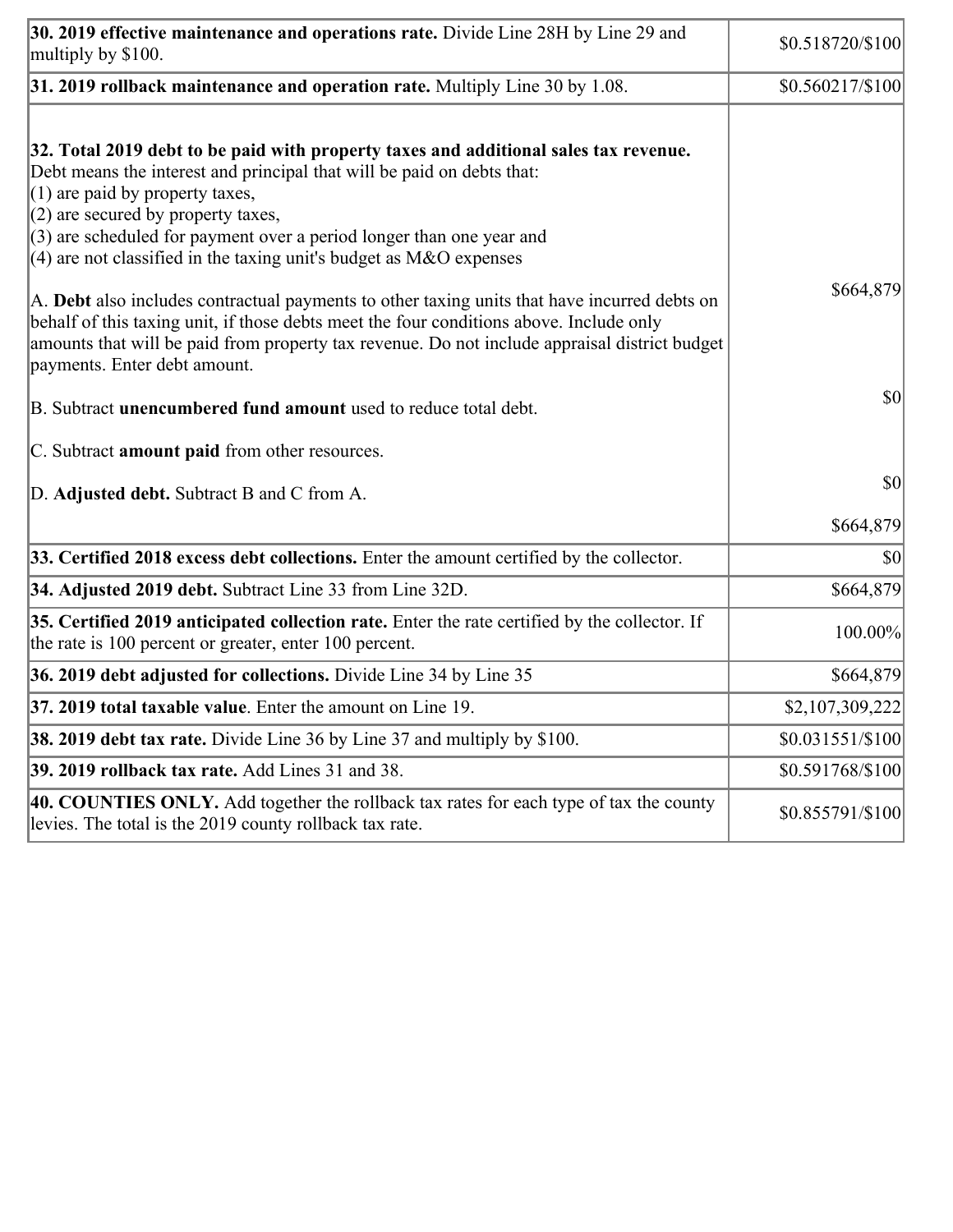# **2019 Tax Rate Calculation Worksheet** Date: 09/25/2019 02:21 PM **Taxing Units Other Than School Districts or Water Districts Starr County**

Taxing Unit Name **Phone** *(area code and number)* Phone *(area code and number)* 

Taxing Unit's Address, City, State, Zip Taxing Unit's Website Address

**GENERAL INFORMATION:** Tax Code Section 26.04(c) requires an officer or employee designated by the governing body to calculate the effective tax rate and rollback tax rate for the taxing unit. These tax rates are expressed in dollars per \$100 of taxable value calculated. The calculation process starts after the chief appraiser delivers to the taxing unit the certified appraisal roll and the estimated values of properties under protest.

**\_\_\_\_\_\_\_\_\_\_\_\_\_\_\_\_\_\_\_\_\_\_\_\_\_\_\_\_\_\_\_\_\_\_** \_\_\_\_\_\_\_\_\_\_\_\_\_\_\_\_\_\_\_\_\_\_\_\_\_

School districts do not use this form, but instead use Comptroller Form 50-859 Tax Rate Calculation Worksheet for School Districts.

Water districts as defined under Water Code Section 49.001(1) do not use this form, but instead use Comptroller Form 50-858 Water District Rollback Tax Rate Worksheet.

This worksheet is provided to assist taxing units in determining tax rates. The information provided in this worksheet is offered as technical assistance and not legal advice. Taxing units should consult legal counsel for interpretations of law regarding tax rate preparation and adoption.

#### **SECTION 1: Effective Tax Rate (No New Taxes) (Farm to Market/ Flood Control Fund)**

The effective tax rate enables the public to evaluate the relationship between taxes for the prior year and for the current year based on a tax rate that would produce the same amount of taxes (no new taxes) if applied to the same properties that are taxed in both years. When appraisal values increase, the effective tax rate should decrease.

The effective tax rate for a county is the sum of the effective tax rates calculated for each type of tax the county levies.

| <b>Effective Tax Rate Activity</b>                                                                                                                                                                                                                                                                                                                                                                                                                                          | <b>Amount/Rate</b> |
|-----------------------------------------------------------------------------------------------------------------------------------------------------------------------------------------------------------------------------------------------------------------------------------------------------------------------------------------------------------------------------------------------------------------------------------------------------------------------------|--------------------|
| <b>1. 2018 total taxable value.</b> Enter the amount of 2018 taxable value on the 2018 tax roll<br>today. Include any adjustments since last year's certification; exclude Tax Code Section<br>$[25.25(d)$ one-third over-appraisal corrections from these adjustments. This total includes the<br>taxable value of homesteads with tax ceilings (will deduct in Line 2) and the captured value<br>for tax increment financing (will deduct taxes in Line 14). <sup>1</sup> | \$2,096,244,360    |
| 2. 2018 tax ceilings. Counties, cities and junior college districts. Enter 2018 total taxable<br>value of homesteads with tax ceilings. These include the homesteads of homeowners age 65<br>or older or disabled. Other taxing units enter 0. If your taxing units adopted the tax ceiling<br>provision in 2018 or a prior year for homeowners age 65 or older or disabled, use this step. <sup>2</sup>                                                                    | $ 10\rangle$       |
| 3. Preliminary 2018 adjusted taxable value. Subtract Line 2 from Line 1.                                                                                                                                                                                                                                                                                                                                                                                                    | \$2,096,244,360    |
| 4. 2018 total adopted tax rate.                                                                                                                                                                                                                                                                                                                                                                                                                                             | \$0.246500/\$100   |
| 5. 2018 taxable value lost because court appeals of ARB decisions reduced 2018<br>appraised value.                                                                                                                                                                                                                                                                                                                                                                          |                    |
| A. Original 2018 ARB values:                                                                                                                                                                                                                                                                                                                                                                                                                                                | $ 10\rangle$       |
| B. 2018 values resulting from final court decisions:                                                                                                                                                                                                                                                                                                                                                                                                                        | $ 10\rangle$       |
| C. 2018 value loss. Subtract B from $A3$                                                                                                                                                                                                                                                                                                                                                                                                                                    | $ 10\rangle$       |
| $\vert$ 6. 2018 taxable value, adjusted for court-ordered reductions. Add Line 3 and Line 5C.                                                                                                                                                                                                                                                                                                                                                                               | \$2,096,244,360    |
| 7. 2018 taxable value of property in territory the taxing unit deannexed after Jan. 1,<br><b>2018.</b> Enter the 2018 value of property in deannexed territory. <sup>4</sup>                                                                                                                                                                                                                                                                                                | $ 10\rangle$       |
| 8. 2018 taxable value lost because property first qualified for an exemption in 2019.<br>Note that lowering the amount or percentage of an existing exemption does not create a new<br>exemption or reduce taxable value. If the taxing unit increased an original exemption, use                                                                                                                                                                                           |                    |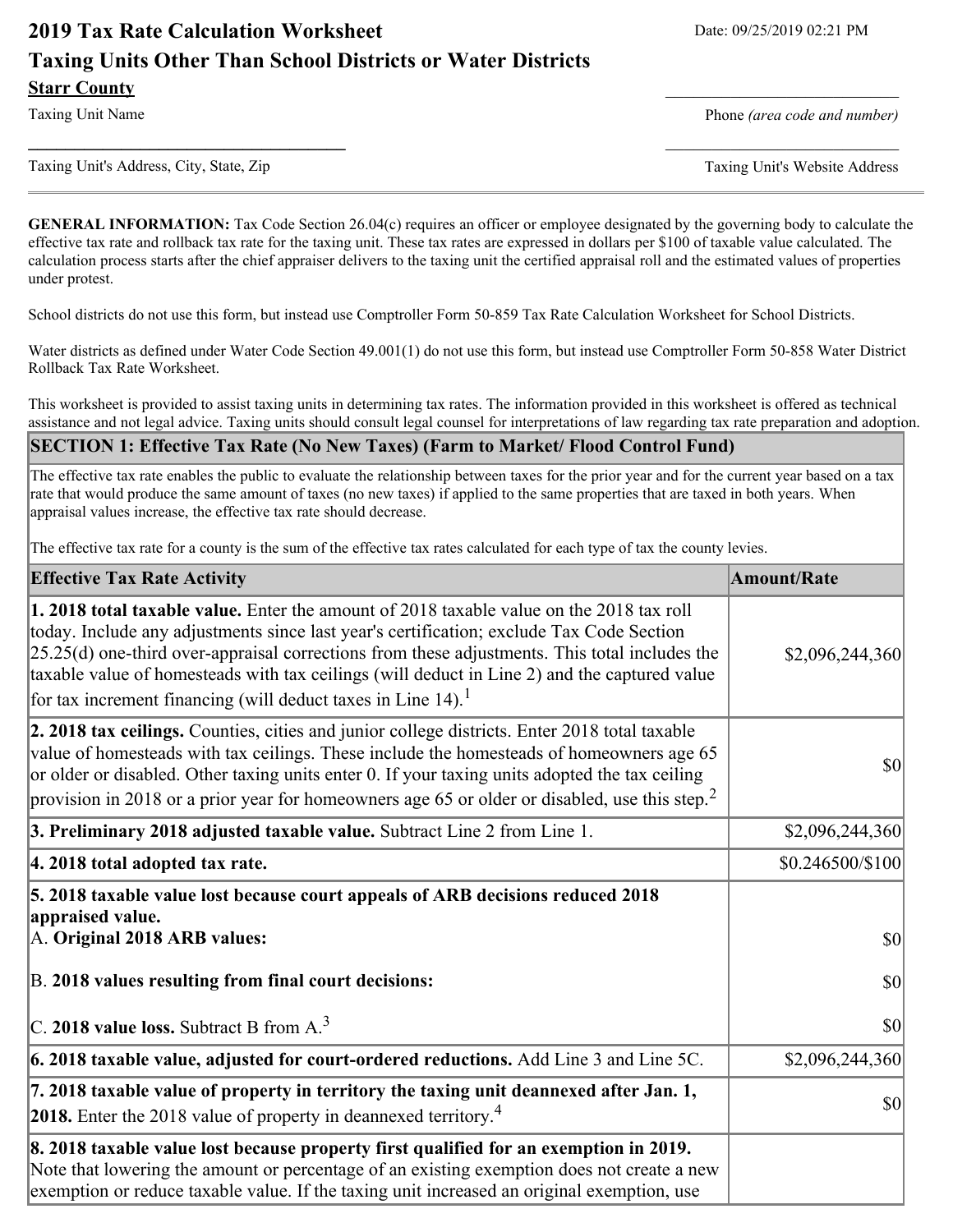| the difference between the original exempted amount and the increased exempted amount.<br>Do not include value lost due to freeport or goods-in-transit exemptions.                                                                                                                                                                                                                                                       |                  |
|---------------------------------------------------------------------------------------------------------------------------------------------------------------------------------------------------------------------------------------------------------------------------------------------------------------------------------------------------------------------------------------------------------------------------|------------------|
| A. Absolute exemptions. Use 2018 market value:                                                                                                                                                                                                                                                                                                                                                                            | \$1,134,253      |
| B. Partial exemptions. 2019 exemption amount or 2019 percentage exemption times 2018<br>value:                                                                                                                                                                                                                                                                                                                            | \$842,406        |
| C. Value loss. Add A and $B^5$                                                                                                                                                                                                                                                                                                                                                                                            | \$1,976,659      |
| 9. 2018 taxable value lost because property first qualified for agricultural appraisal (1-<br>d or 1-d-1), timber appraisal, recreational/scenic appraisal or public access airport<br>special appraisal in 2019. Use only properties that qualified in 2019 for the first time; do<br>not use properties that qualified in 2018.                                                                                         |                  |
| A. 2018 market value:                                                                                                                                                                                                                                                                                                                                                                                                     | \$5,992,887      |
| B. 2019 productivity or special appraised value:                                                                                                                                                                                                                                                                                                                                                                          | \$355,300        |
| C. Value loss. Subtract B from $A6$                                                                                                                                                                                                                                                                                                                                                                                       | \$5,637,587      |
| 10. Total adjustments for lost value. Add lines 7, 8C and 9C.                                                                                                                                                                                                                                                                                                                                                             | \$7,614,246      |
| 11. 2018 adjusted taxable value. Subtract Line 10 from Line 6.                                                                                                                                                                                                                                                                                                                                                            | \$2,088,630,114] |
| 12. Adjusted 2018 taxes. Multiply Line 4 by Line 11 and divide by \$100.                                                                                                                                                                                                                                                                                                                                                  | \$5,148,473      |
| 13. Taxes refunded for tax years preceding tax year 2018. Enter the amount of taxes<br>refunded by the taxing unit for tax years preceding tax year 2018. Types of refunds include<br>court decisions, Tax Code Section 25.25(b) and (c) corrections and Tax Code Section 31.11<br>payment errors. Do not include refunds for tax year 2018. This line applies only to tax years<br>preceding tax year 2018. <sup>7</sup> | \$113,922        |
| 14. Taxes in tax increment financing (TIF) for tax year 2018. Enter the amount of taxes<br>paid into the tax increment fund for a reinvestment zone as agreed by the taxing unit. If the<br>taxing unit has no 2019 captured appraised value in Line 16D, enter $0.8$                                                                                                                                                     | $ 10\rangle$     |
| 15. Adjusted 2018 taxes with refunds and TIF adjustment. Add Lines 12 and 13, subtract<br>Line $149$                                                                                                                                                                                                                                                                                                                      | \$5,262,395      |
| 16. Total 2019 taxable value on the 2019 certified appraisal roll today. This value<br>includes only certified values and includes the total taxable value of homesteads with tax<br>ceilings (will deduct in Line 18). These homesteads include homeowners age 65 or older or<br>disabled. $10$                                                                                                                          |                  |
| A. Certified values:                                                                                                                                                                                                                                                                                                                                                                                                      | \$2,173,727,080  |
| B. Counties: Include railroad rolling stock values certified by the Comptroller's office:                                                                                                                                                                                                                                                                                                                                 | $ 10\rangle$     |
| C. Pollution control and energy storage system exemption: Deduct the value of property<br>exempted for the current tax year for the first time as pollution control or energy storage<br>system property:                                                                                                                                                                                                                 | $ 10\rangle$     |
| D. Tax increment financing: Deduct the 2019 captured appraised value of property taxable<br>by a taxing unit in a tax increment financing zone for which the 2019 taxes will be deposited<br>into the tax increment fund. Do not include any new property value that will be included in                                                                                                                                  | $ 10\rangle$     |
| Line 21 below. <sup>11</sup>                                                                                                                                                                                                                                                                                                                                                                                              | \$2,173,727,080  |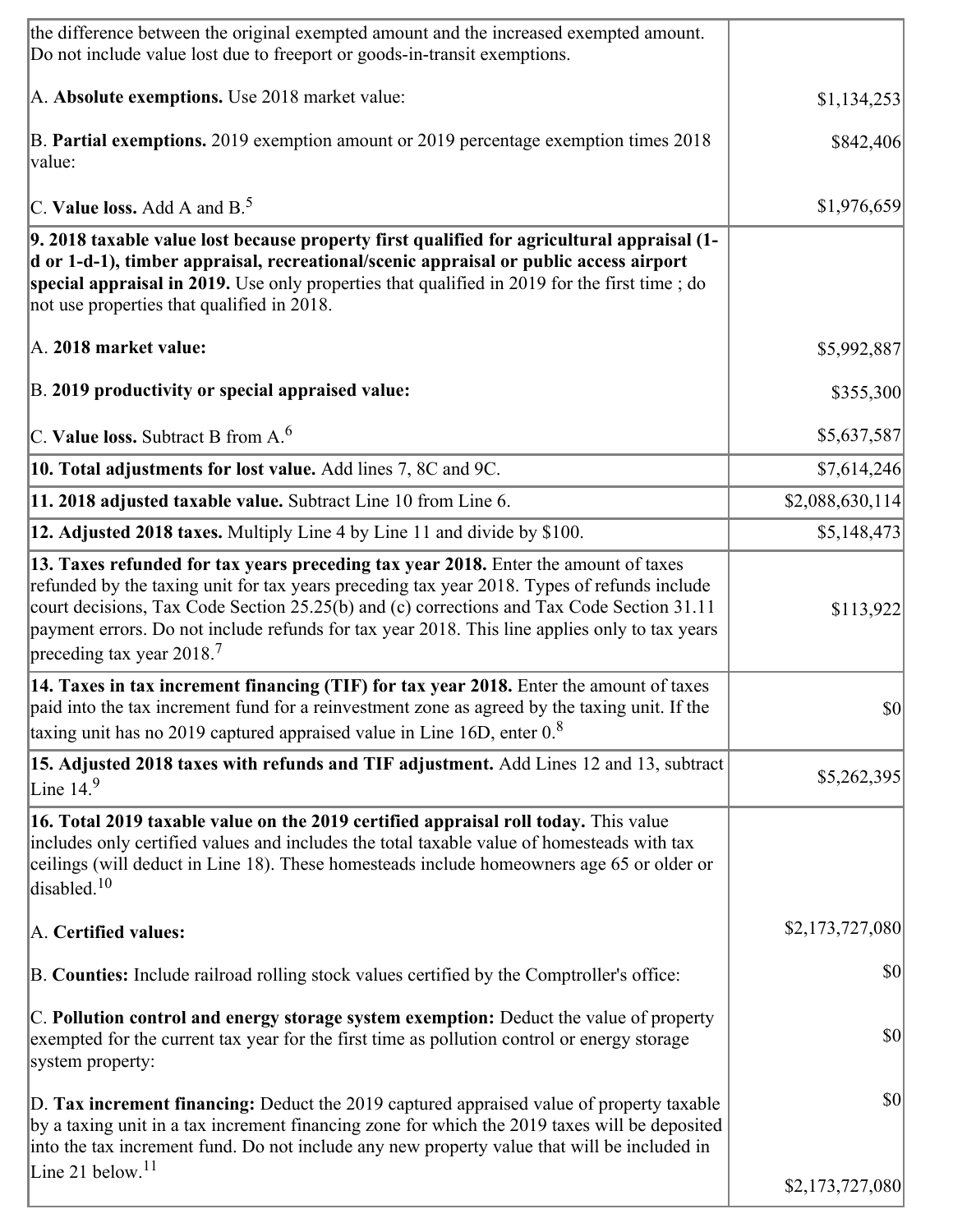| <b>E. Total 2019 value.</b> Add A and B, then subtract C and D.                                                                                                                                                                                                                                                                                                                                                                                                                                                                                                                                                                                                    |                  |
|--------------------------------------------------------------------------------------------------------------------------------------------------------------------------------------------------------------------------------------------------------------------------------------------------------------------------------------------------------------------------------------------------------------------------------------------------------------------------------------------------------------------------------------------------------------------------------------------------------------------------------------------------------------------|------------------|
| $ 17$ . Total value of properties under protest or not included on certified appraisal roll. <sup>12</sup>                                                                                                                                                                                                                                                                                                                                                                                                                                                                                                                                                         |                  |
| A. 2019 taxable value of properties under protest. The chief appraiser certifies a list of<br>properties still under ARB protest. The list shows the appraisal district's value and the<br>taxpayer's claimed value, if any, or an estimate of the value if the taxpayer wins. For each of<br>the properties under protest, use the lowest of these values. Enter the total value. <sup>13</sup>                                                                                                                                                                                                                                                                   | \$0              |
| B. 2019 value of properties not under protest or included on certified appraisal roll.<br>The chief appraiser gives taxing units a list of those taxable properties that the chief<br>appraiser knows about, but are not included in the appraisal roll certification. These<br>properties also are not on the list of properties that are still under protest. On this list of<br>properties, the chief appraiser includes the market value, appraised value and exemptions for<br>the preceding year and a reasonable estimate of the market value, appraised value and<br>exemptions for the current year. Use the lower market, appraised or taxable value (as | $ 10\rangle$     |
| appropriate). Enter the total value. <sup>14</sup><br>C. Total value under protest or not certified: Add A and B.                                                                                                                                                                                                                                                                                                                                                                                                                                                                                                                                                  | \$0              |
| 18. 2019 tax ceilings. Counties, cities and junior colleges enter 2019 total taxable value of<br>homesteads with tax ceilings. These include the homesteads of homeowners age 65 or older<br>or disabled. Other taxing units enter 0. If your taxing units adopted the tax ceiling provision<br>$\vert$ in 2018 or a prior year for homeowners age 65 or older or disabled, use this step. <sup>15</sup>                                                                                                                                                                                                                                                           | $ 10\rangle$     |
| 19. 2019 total taxable value. Add Lines 16E and 17C. Subtract Line 18.                                                                                                                                                                                                                                                                                                                                                                                                                                                                                                                                                                                             | \$2,173,727,080  |
| 20. Total 2019 taxable value of properties in territory annexed after Jan. 1, 2018.<br>Include both real and personal property. Enter the 2019 value of property in territory<br>$\lambda$ annexed. $^{16}$                                                                                                                                                                                                                                                                                                                                                                                                                                                        | \$0              |
| 21. Total 2019 taxable value of new improvements and new personal property located<br>in new improvements. New means the item was not on the appraisal roll in 2018. An<br>improvement is a building, structure, fixture or fence erected on or affixed to land. New<br>additions to existing improvements may be included if the appraised value can be<br>determined. New personal property in a new improvement must have been brought into the<br>taxing unit after Jan. 1, 2018, and be located in a new improvement. New improvements do<br>include property on which a tax abatement agreement has expired for $2019$ . <sup>17</sup>                       | \$21,121,880     |
| 22. Total adjustments to the 2019 taxable value. Add Lines 20 and 21.                                                                                                                                                                                                                                                                                                                                                                                                                                                                                                                                                                                              | \$21,121,880     |
| 23. 2019 adjusted taxable value. Subtract Line 22 from Line 19.                                                                                                                                                                                                                                                                                                                                                                                                                                                                                                                                                                                                    | \$2,152,605,200  |
| 24. 2019 effective tax rate. Divide Line 15 by Line 23 and multiply by $$100$ . <sup>18</sup>                                                                                                                                                                                                                                                                                                                                                                                                                                                                                                                                                                      | \$0.244466/\$100 |
| 25. COUNTIES ONLY. Add together the effective tax rates for each type of tax the county<br>levies. The total is the 2019 county effective tax rate. <sup>19</sup>                                                                                                                                                                                                                                                                                                                                                                                                                                                                                                  | \$0.763186/\$100 |

- <sup>1</sup>Tex. Tax Code Section 26.012(14) <sup>9</sup>Tex. Tax Code Section 26.012(13) <sup>9</sup>Tex. Tax Code Section 26.012 <sup>2</sup>Tex. Tax Code Section 26.012(14)<br><sup>3</sup>Tex. Tax Code Section 26.012(13)
	-
	-
- <sup>3</sup>Tex. Tax Code Section 26.012(13) <sup>11</sup>Tex. Tax Code Section 26.03(c) <sup>4</sup>Tex. Tax Code Section 26.01(c)
	-
- 
- <sup>6</sup>Tex. Tax Code Section 26.012(15)<br><sup>7</sup>Tex. Tax Code Section 26.012(13)
- 
- 
- <sup>4</sup>Tex. Tax Code Section 26.012(15) <sup>12</sup>Tex. Tax Code Section 26.01(c) and (d)<br><sup>5</sup>Tex. Tax Code Section 26.012(15) <sup>13</sup>Tex. Tax Code Section 26.01(c)
	- <sup>13</sup>Tex. Tax Code Section 26.01(c) <sup>14</sup>Tex. Tax Code Section 26.01(d)
	-
- <sup>7</sup>Tex. Tax Code Section 26.012(13) <sup>15</sup>Tex. Tax Code Section 26.012(6)<br><sup>8</sup>Tex. Tax Code Section 26.03(c) <sup>16</sup>Tex. Tax Code Section 26.012(17)
	- $16$ Tex. Tax Code Section 26.012(17)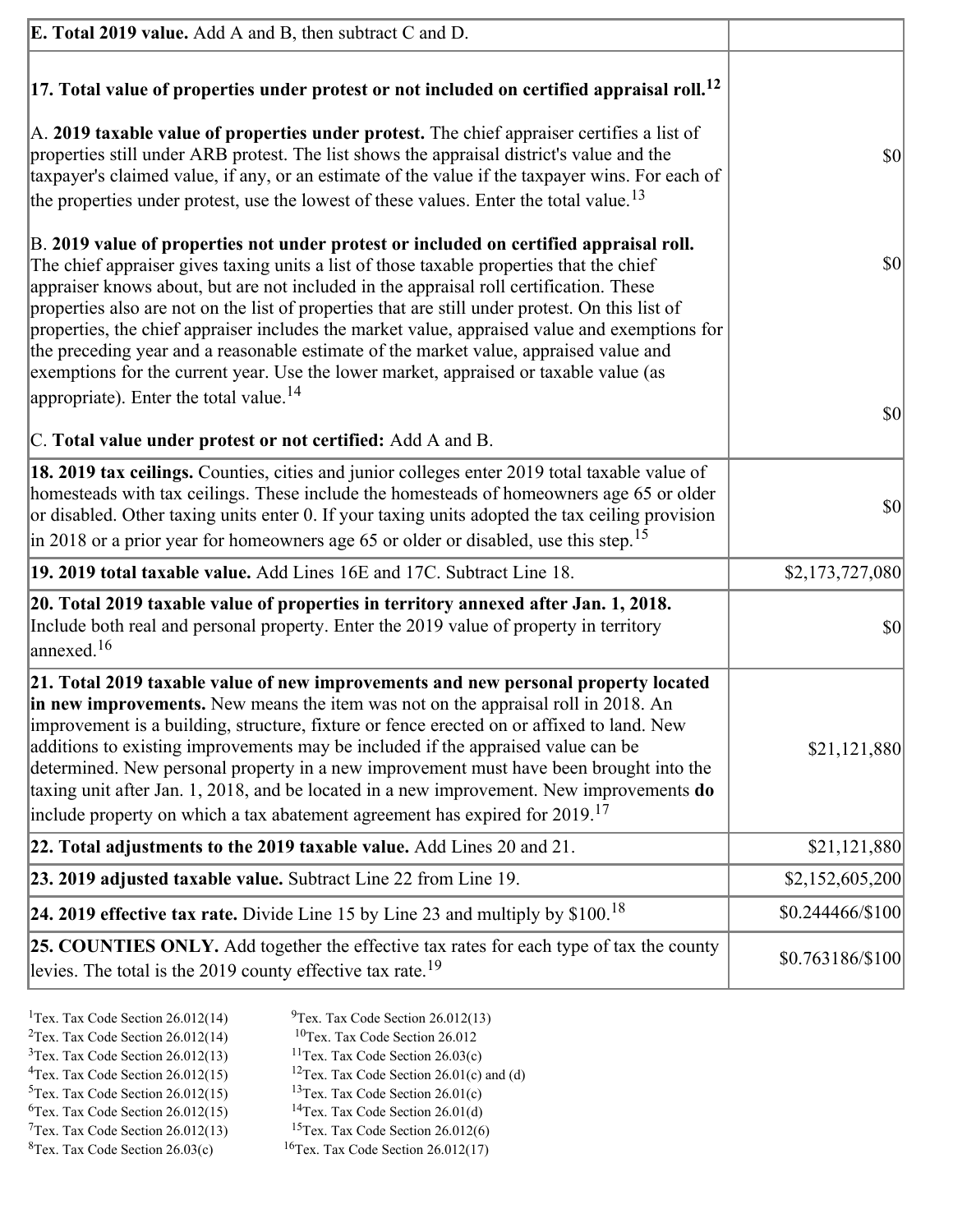# **SECTION 2: Rollback Tax Rate (Farm to Market/Flood Control Fund)**

The rollback tax rate is split into two separate rates:

- 1. **Maintenance and Operations (M&O):** The M&O portion is the tax rate that is needed to raise the same amount of taxes that the taxing unit levied in the prior year plus eight percent. This rate accounts for such things as salaries, utilities and day-to-day operations.
- 2. **Debt:** The debt tax rate includes the debt service necessary to pay the taxing unit's debt payments in the coming year. This rate accounts for principal and interest on bonds and other debt secured by property tax revenue.

The rollback tax rate for a county is the sum of the rollback tax rates calculated for each type of tax the county levies. In most cases the rollback tax rate exceeds the effective tax rate, but occasionally decreases in a taxing unit's debt service will cause the effective tax rate to be higher than the rollback tax rate.

| <b>Rollback Tax Rate Activity</b>                                                                                                                                                                                                                                                                                                                                                                                                                                                                                                                                                                                                                                              | <b>Amount/Rate</b> |
|--------------------------------------------------------------------------------------------------------------------------------------------------------------------------------------------------------------------------------------------------------------------------------------------------------------------------------------------------------------------------------------------------------------------------------------------------------------------------------------------------------------------------------------------------------------------------------------------------------------------------------------------------------------------------------|--------------------|
| 26. 2018 maintenance and operations ( $M&O$ ) tax rate.                                                                                                                                                                                                                                                                                                                                                                                                                                                                                                                                                                                                                        | \$0.246500/\$100   |
| 27. 2018 adjusted taxable value. Enter the amount from Line 11.                                                                                                                                                                                                                                                                                                                                                                                                                                                                                                                                                                                                                | \$2,088,630,114]   |
| 28. 2018 M&O taxes.                                                                                                                                                                                                                                                                                                                                                                                                                                                                                                                                                                                                                                                            |                    |
| A. Multiply Line 26 by Line 27 and divide by $$100$ .                                                                                                                                                                                                                                                                                                                                                                                                                                                                                                                                                                                                                          | \$5,148,473        |
| B. Cities, counties and hospital districts with additional sales tax: Amount of additional<br>sales tax collected and spent on M&O expenses in 2018. Enter amount from full year's sales<br>tax revenue spent for M&O in 2018 fiscal year, if any. Other taxing units enter 0. Counties<br>exclude any amount that was spent for economic development grants from the amount of<br>sales tax spent.                                                                                                                                                                                                                                                                            | <b>\$0</b>         |
| C. Counties: Enter the amount for the state criminal justice mandate. If second or later year,<br>the amount is for increased cost above last year's amount. Other taxing units enter 0.                                                                                                                                                                                                                                                                                                                                                                                                                                                                                       | $ 10\rangle$       |
| <b>D. Transferring function:</b> If discontinuing all of a department, function or activity and<br>transferring it to another taxing unit by written contract, enter the amount spent by the taxing<br>unit discontinuing the function in the 12 months preceding the month of this calculation. If<br>the taxing unit did not operate this function for this 12-month period, use the amount spent<br>in the last full fiscal year in which the taxing unit operated the function. The taxing unit<br>discontinuing the function will subtract this amount in H below. The taxing unit receiving<br>the function will add this amount in H below. Other taxing units enter 0. | $ 10\rangle$       |
| E. Taxes refunded for years preceding tax year 2018: Enter the amount of M&O taxes<br>refunded in the preceding year for taxes before that year. Types of refunds include court<br>decisions, Tax Code Section 25.25(b) and (c) corrections and Tax Code Section 31.11<br>payment errors. Do not include refunds for tax year 2018. This line applies only to tax years<br>preceding tax year 2018.                                                                                                                                                                                                                                                                            | \$113,922          |
| <b>F. Enhanced indigent health care expenditures:</b> Enter the increased amount for the<br>current year's enhanced indigent health care expenditures above the preceding tax year's<br>enhanced indigent health care expenditures, less any state assistance.                                                                                                                                                                                                                                                                                                                                                                                                                 | <b>\$0</b>         |
| <b>G. Taxes in TIF:</b> Enter the amount of taxes paid into the tax increment fund for a<br>reinvestment zone as agreed by the taxing taxing unit. If the taxing unit has no 2019<br>captured appraised value in Line 16D, enter 0.                                                                                                                                                                                                                                                                                                                                                                                                                                            | $ 10\rangle$       |
| <b>H. Adjusted M&amp;O Taxes.</b> Add A, B, C, E and F. For taxing unit with D, subtract if<br>discontinuing function and add if receiving function. Subtract G.                                                                                                                                                                                                                                                                                                                                                                                                                                                                                                               | \$5,262,395        |
| 29. 2019 adjusted taxable value. Enter Line 23 from the Effective Tax Rate Worksheet.                                                                                                                                                                                                                                                                                                                                                                                                                                                                                                                                                                                          | \$2,152,605,200    |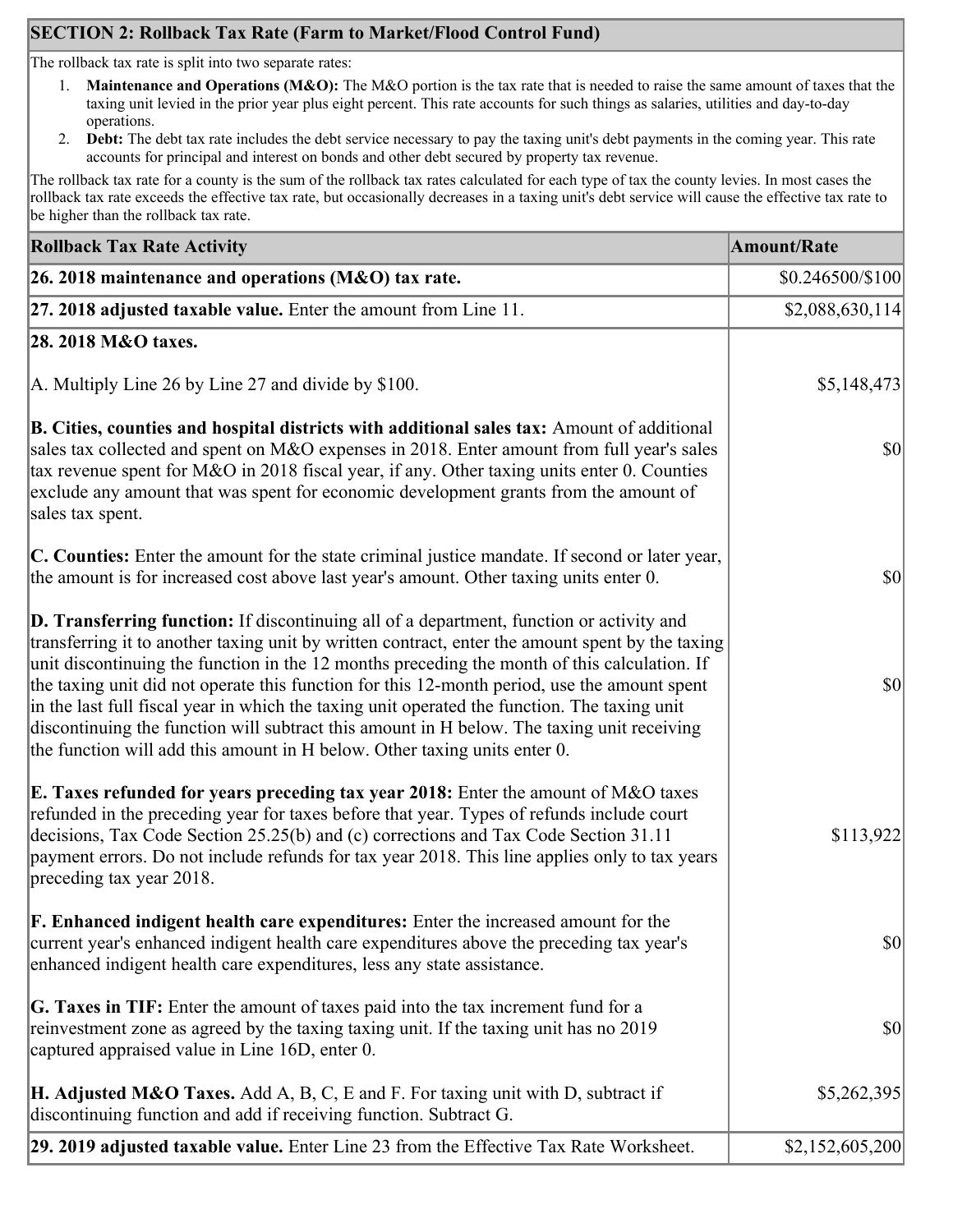| 30. 2019 effective maintenance and operations rate. Divide Line 28H by Line 29 and<br>multiply by \$100.                                                                                                                                                                                                                                                                                      | $$0.244466 \times 100$ |
|-----------------------------------------------------------------------------------------------------------------------------------------------------------------------------------------------------------------------------------------------------------------------------------------------------------------------------------------------------------------------------------------------|------------------------|
| $31.2019$ rollback maintenance and operation rate. Multiply Line 30 by 1.08.                                                                                                                                                                                                                                                                                                                  | \$0.264023/\$100       |
| 32. Total 2019 debt to be paid with property taxes and additional sales tax revenue.<br>Debt means the interest and principal that will be paid on debts that:<br>$(1)$ are paid by property taxes,<br>$(2)$ are secured by property taxes,<br>$(3)$ are scheduled for payment over a period longer than one year and<br>$(4)$ are not classified in the taxing unit's budget as M&O expenses |                        |
| A. Debt also includes contractual payments to other taxing units that have incurred debts on<br>behalf of this taxing unit, if those debts meet the four conditions above. Include only<br>amounts that will be paid from property tax revenue. Do not include appraisal district budget<br>payments. Enter debt amount.                                                                      | $ 10\rangle$           |
| B. Subtract <b>unencumbered fund amount</b> used to reduce total debt.                                                                                                                                                                                                                                                                                                                        | $ 10\rangle$           |
| C. Subtract <b>amount paid</b> from other resources.                                                                                                                                                                                                                                                                                                                                          |                        |
| D. Adjusted debt. Subtract B and C from A.                                                                                                                                                                                                                                                                                                                                                    | $ 10\rangle$           |
|                                                                                                                                                                                                                                                                                                                                                                                               | $ 10\rangle$           |
| 33. Certified 2018 excess debt collections. Enter the amount certified by the collector.                                                                                                                                                                                                                                                                                                      | $ 10\rangle$           |
| 34. Adjusted 2019 debt. Subtract Line 33 from Line 32D.                                                                                                                                                                                                                                                                                                                                       | \$0                    |
| 35. Certified 2019 anticipated collection rate. Enter the rate certified by the collector. If<br>the rate is 100 percent or greater, enter 100 percent.                                                                                                                                                                                                                                       | 100.00%                |
| 36. 2019 debt adjusted for collections. Divide Line 34 by Line 35                                                                                                                                                                                                                                                                                                                             | $ 10\rangle$           |
| 37. 2019 total taxable value. Enter the amount on Line 19.                                                                                                                                                                                                                                                                                                                                    | \$2,173,727,080        |
| <b>38. 2019 debt tax rate.</b> Divide Line 36 by Line 37 and multiply by \$100.                                                                                                                                                                                                                                                                                                               | \$0.000000/\$100       |
| 39. 2019 rollback tax rate. Add Lines 31 and 38.                                                                                                                                                                                                                                                                                                                                              | \$0.264023/\$100       |
| 40. COUNTIES ONLY. Add together the rollback tax rates for each type of tax the county<br>levies. The total is the 2019 county rollback tax rate.                                                                                                                                                                                                                                             | \$0.855791/\$100       |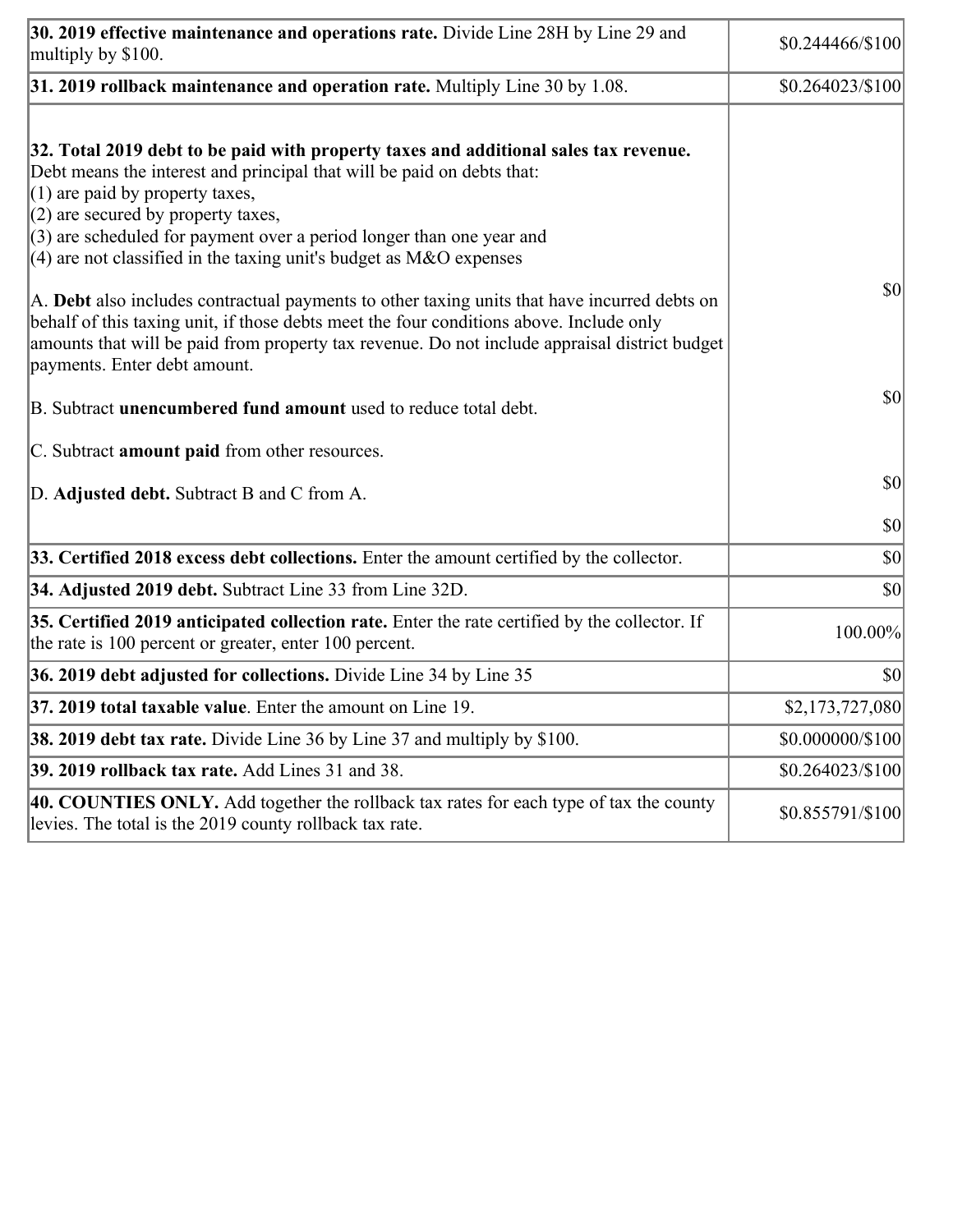# **SECTION 3: Additional Sales Tax to Reduce Property Taxes**

Cities, counties and hospital districts may levy a sales tax specifically to reduce property taxes. Local voters by election must approve imposing orabolishing the additional sales tax. If approved, the taxing unit must reduce its effective and rollback tax rates to offset the expected sales tax revenue.

This section should only be completed by a county, city or hospital district that is required to adjust its effective tax rate and/or rollback tax rate because it adopted the additional sales tax.

| <b>Activity</b>                                                                                                                                                                                                                                                                                                                                                                                                                                                                                                                                                                        | <b>Amount/Rate</b> |
|----------------------------------------------------------------------------------------------------------------------------------------------------------------------------------------------------------------------------------------------------------------------------------------------------------------------------------------------------------------------------------------------------------------------------------------------------------------------------------------------------------------------------------------------------------------------------------------|--------------------|
| 41. Taxable Sales. For taxing units that adopted the sales tax in November 2018 or May<br>[2019, enter the Comptroller's estimate of taxable sales for the previous four quarters. <sup>20</sup><br>Estimates of taxable sales may be obtained through the Comptroller's Allocation Historical<br><b>Summary</b> webpage. Taxing units that adopted the sales tax before November 2018, skip this<br>line.                                                                                                                                                                             | $ 10\rangle$       |
| $ 42$ . Estimated sales tax revenue. Counties exclude any amount that is or will be spent for<br>economic development grants from the amount of estimated sales tax revenue. <sup>21</sup> Taxing<br>units that adopted the sales tax in November 2018 or in May 2019.<br>Multiply the amount on Line 41 by the sales tax rate (.01, .005 or .0025, as applicable) and<br>multiply the result by .95. <sup>22</sup><br> - or -<br>Taxing units that adopted the sales tax before November 2018.<br>Enter the sales tax revenue for the previous four quarters. Do not multiply by .95. | $ 10\rangle$       |
| 43. 2019 total taxable value. Enter the amount from Line 37 of the Rollback Tax Rate<br>Worksheet.                                                                                                                                                                                                                                                                                                                                                                                                                                                                                     | \$2,107,309,222    |
| 44. Sales tax adjustment rate. Divide Line 42 by Line 43 and multiply by $$100$ .                                                                                                                                                                                                                                                                                                                                                                                                                                                                                                      | \$0/\$100          |
| 45. 2019 effective tax rate, unadjusted for sales tax. <sup>23</sup> Enter the rate from Line 24 or 25,<br>as applicable, on the Effective Tax Rate Worksheet.                                                                                                                                                                                                                                                                                                                                                                                                                         | \$0.763186/\$100   |
| 46. 2019 effective tax rate, adjusted for sales tax. Taxing units that adopted the sales tax in<br>November 2018 or in May 2019. Subtract Line 44 from Line 45. Skip to Line 47 if you<br>adopted the additional sales tax before November 2018.                                                                                                                                                                                                                                                                                                                                       | \$0.763186/\$100   |
| 47. 2019 rollback tax rate, unadjusted for sales tax. <sup>24</sup> Enter the rate from Line 39 or 40,<br>as applicable, of the Rollback Tax Rate Worksheet.                                                                                                                                                                                                                                                                                                                                                                                                                           | \$0.855791/\$100   |
| [48. 2019 rollback tax rate, adjusted for sales tax. Subtract Line 44 from Line 47.                                                                                                                                                                                                                                                                                                                                                                                                                                                                                                    | \$0.855791/\$100   |

<sup>17</sup>Tex. Tax Code Section 26.012(17)

<sup>18</sup>Tex. Tax Code Section 26.04(c)

<sup>19</sup>Tex. Tax Code Section 26.04(d)

 $20$ Tex. Tax Code Section 26.041(d)

<sup>21</sup>Tex. Tax Code Section  $26.041(i)$ 

 $22$ Tex. Tax Code Section 26.041(d)

 $23$ Tex. Tax Code Section 26.04(c)  $24$ Tex. Tax Code Section 26.04(c)